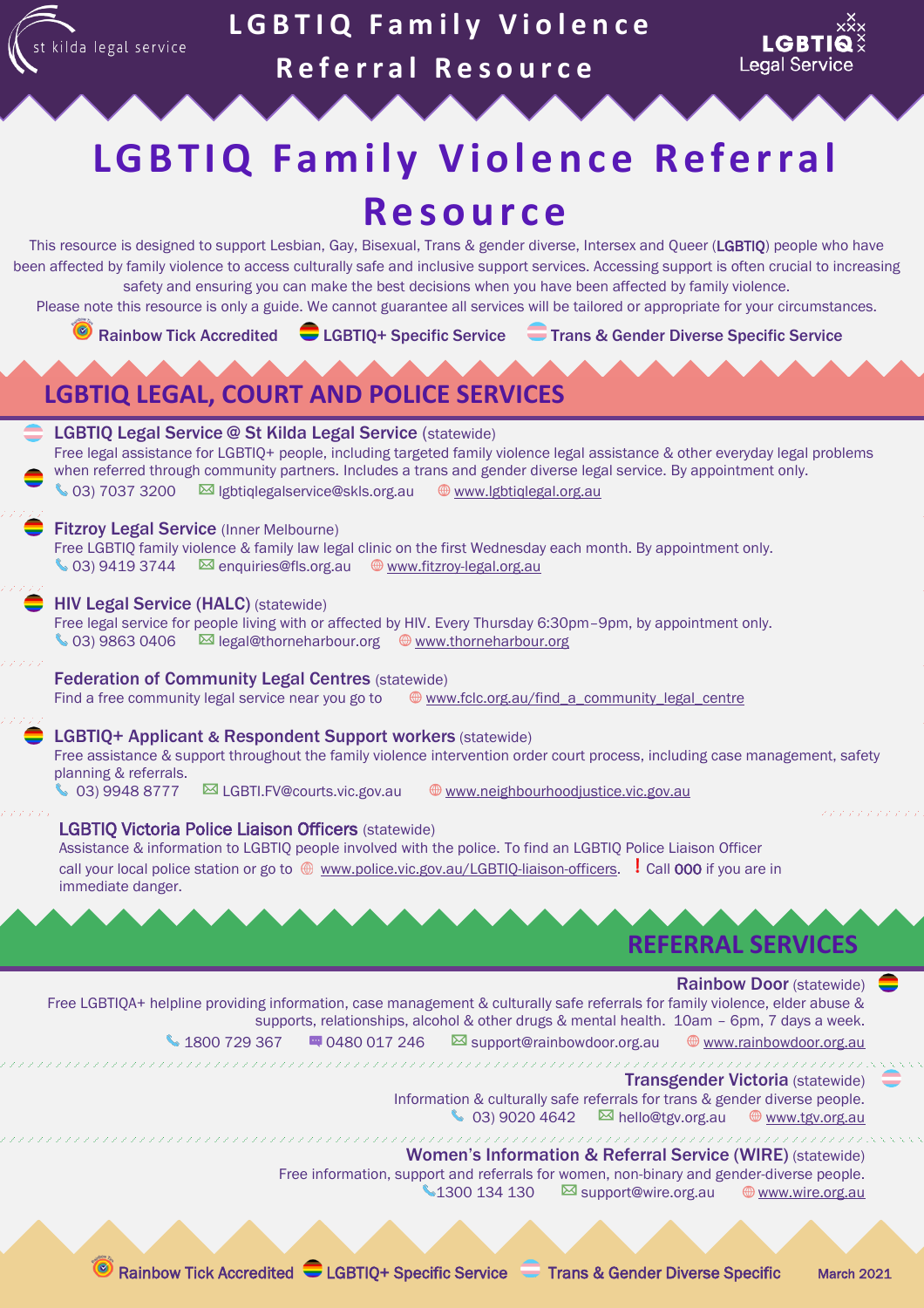

## **FINANCIAL ASSISTANCE**

LGBTIQ Flexible Support Packages by Thorne Harbour (statewide) Financial assistance for LGBTIQ victims/survivors leaving family violence situations, applications by case managers only

03) 9865 6700  $\boxtimes$  flexi-packages@thorneharbour.org  $\oplus$  [www.thorneharbour.org](http://www.thorneharbour.org/)

#### Financial Counselling Victoria (statewide)

Find a local financial counsellor via  $\oplus$  [www.fcvic.org.au/find-a-financial-counsellor](http://www.fcvic.org.au/find-a-financial-counsellor) or National Debt Help Line \ 1800 007 007